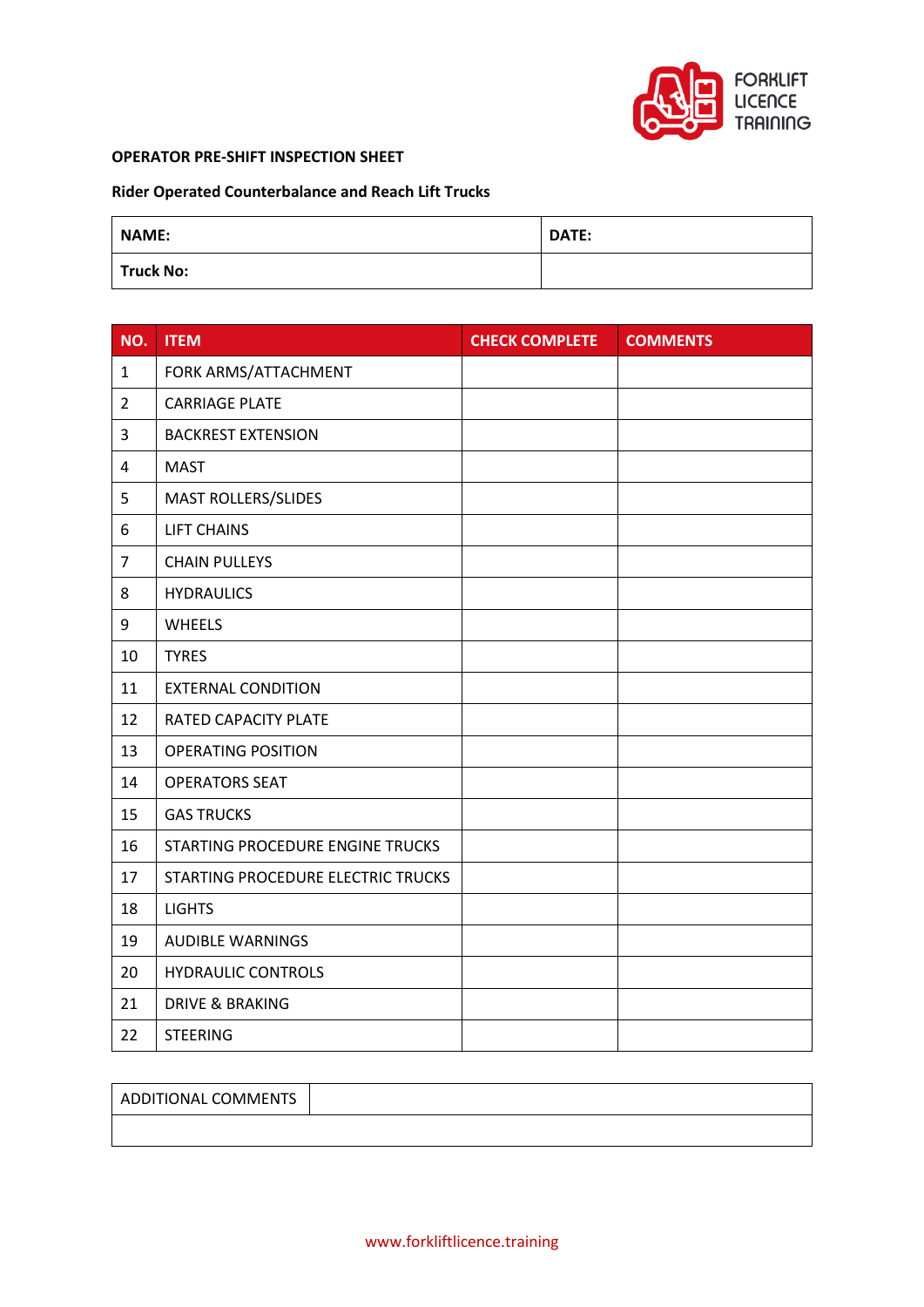| NO.            | <b>CRITERIA</b>                                           | <b>EXPLANATORY NOTES</b>                                                                                                                                                                                                                                                                                                                                                                                                                                                                                                                                                                                                                                                                            |
|----------------|-----------------------------------------------------------|-----------------------------------------------------------------------------------------------------------------------------------------------------------------------------------------------------------------------------------------------------------------------------------------------------------------------------------------------------------------------------------------------------------------------------------------------------------------------------------------------------------------------------------------------------------------------------------------------------------------------------------------------------------------------------------------------------|
| $\mathbf{1}$   | <b>Fork Arms/Attachment</b><br><b>Mandatory Component</b> | Each fork arm should be checked for wear, cracks and distortion.<br>Check for wear causing thin, jagged edges at the fork tip.<br>Particular attention should be paid to the fork hooks and<br>carriage plate, constant movement between these points causes<br>wear and fracture. The fork arms should be equally spaced on<br>the carriage with the fork retaining pins engaged and secure.<br>Any attachment fitted must be attached appropriately and<br>secure on the carriage plate (if applicable). Locking pins, welded<br>joints, pivots should not be worn, cracked or seized. The<br>attachment must not be bent, twisted or distorted and must be<br>in good, functional working order. |
| $\overline{2}$ | <b>Carriage Plate</b><br><b>Mandatory Component</b>       | The carriage plate should have no obvious damage and sit<br>square to the mast. The end stop bolts must be engaged and<br>secure. The fork locking pins must fully engage into the<br>castellations.                                                                                                                                                                                                                                                                                                                                                                                                                                                                                                |
| 3              | <b>Back Rest Extension</b>                                | Distortions, cracks and security.                                                                                                                                                                                                                                                                                                                                                                                                                                                                                                                                                                                                                                                                   |
| 4              | <b>Mast</b><br><b>Mandatory Component</b>                 | Checks should be made to the outer mast sections for damage,<br>distortions and cracks. In addition the inner mast channels or<br>runners must be inspected for undue wear, scoring, excessive<br>dirt or any foreign bodies which may be fouling the mechanism.                                                                                                                                                                                                                                                                                                                                                                                                                                    |
| 5              | <b>Mast Rollers/Slides</b><br><b>Mandatory Component</b>  | The mast guide rollers, including reach channel rollers must not<br>show signs of uneven wear, incorrect tracking, flat spots and<br>scoring. Mast slides must be intact and not loose.                                                                                                                                                                                                                                                                                                                                                                                                                                                                                                             |
| 6              | <b>Lift Chains</b><br><b>Mandatory Component</b>          | Check lift chains for evidence of deterioration, loose or worn<br>pins, damaged pin rivet heads, worn, cracked or missing links<br>and signs of rust on link plates. Chain anchor points must be<br>inspected for damage, even adjustment and security of the<br>locking nuts.                                                                                                                                                                                                                                                                                                                                                                                                                      |
| 7              | <b>Chain Pulleys</b><br><b>Mandatory Component</b>        | Chain pulleys should have no obvious damage, uneven wear and<br>flat spots. The chains running over pulleys should show signs of<br>tracking correctly between the riveted end of the chain pins and<br>the inner walls of the pulley flanges.                                                                                                                                                                                                                                                                                                                                                                                                                                                      |
| 8              | <b>Hydraulics</b><br><b>Mandatory Component</b>           | All hydraulic rams, seals and couplings must be checked for<br>damage and leaks. Particular attention should be given to where<br>the piston emerges from the outer cylinder for any oil, corrosion<br>and scoring on the piston. Examine all visible hydraulic<br>hoses/pipes for kinks, damage, crushing, abrasion leaks or signs<br>of fouling which could result in a possible hydraulic leak. Any<br>hose reel mechanisms (if fitted) should be undamaged and<br>running freely with no evidence of hydraulic oil leaks.                                                                                                                                                                       |
| 9              | Wheels<br><b>Mandatory Component</b>                      | There should be no obvious missing or loose wheel nuts. The<br>wheel rim and hub should be examined for damage, cracks and<br>scoring. Inspect the stub axles and steering assembly for<br>excessive dirt or any foreign bodies especially polythene shrink<br>wrap, banding etc. which may be fouling the mechanism.                                                                                                                                                                                                                                                                                                                                                                               |
| 10             | <b>Tyres</b><br><b>Mandatory Component</b>                | Individual tyres should be checked for punctures and pressures<br>[pneumatics], adequate and even tread across the same axle,<br>damage, flat spots and deep cuts. All swarf, nails, flints, etc.                                                                                                                                                                                                                                                                                                                                                                                                                                                                                                   |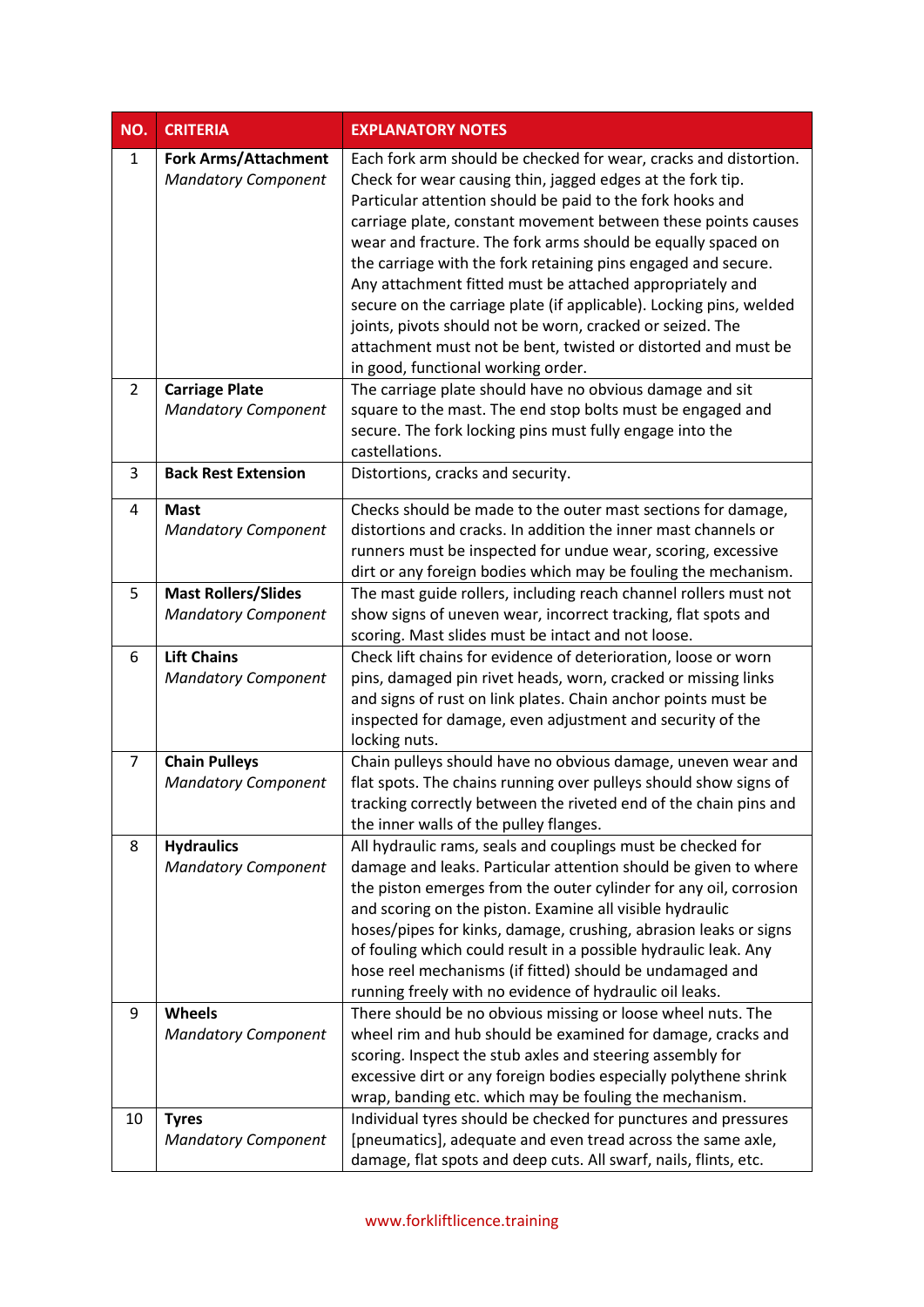|    |                                                           | should be removed from the tread. Incorrect wheel alignment<br>results in uneven wear of the tyres and if the fault is great the<br>steering ability of the truck is affected. Check the tyre side wall<br>for evidence of deterioration and cracks.                                                                                                                                                                                                                                                                                                                                                                                                                                                                                                                                                                                                                                                                                                       |
|----|-----------------------------------------------------------|------------------------------------------------------------------------------------------------------------------------------------------------------------------------------------------------------------------------------------------------------------------------------------------------------------------------------------------------------------------------------------------------------------------------------------------------------------------------------------------------------------------------------------------------------------------------------------------------------------------------------------------------------------------------------------------------------------------------------------------------------------------------------------------------------------------------------------------------------------------------------------------------------------------------------------------------------------|
| 11 | <b>External Condition</b>                                 | Examine the general condition and security of the machine's,<br>overhead guard, battery and engine covers, doors and panels<br>should be complete, damage free and secure. Inspect the<br>bodywork for damage, rust, broken hinges, or locks, battery<br>access panels etc. which could be detrimental to the trucks safe<br>operation. Windscreens, mirrors [if fitted], lights and warning<br>devices should be in working order, clean, and free from<br>damage. When walking around the truck, the operator should<br>check on top of the mast section, tie bars, overhead guard or<br>cab, for articles which may have been left there which could fall<br>when the truck is operated. In addition the operator should<br>ensure there are no water, oil, fuel or any other type of fluid<br>leaks. The trucks reach legs and channels should be free from<br>damage and debris, any wheel guards or covers must not be in<br>contact with the tyres. |
| 12 | <b>Rated Capacity Plate</b><br><b>Mandatory Component</b> | The rated capacity plate must be fitted, it must be secure, clear<br>and legible and display, at least, the maximum weight the lift<br>truck can pick up, the load centre and the maximum lift height,<br>appropriate to the lift truck and or any attachments fitted.                                                                                                                                                                                                                                                                                                                                                                                                                                                                                                                                                                                                                                                                                     |
| 13 | <b>Operating Position</b>                                 | The floor and cockpit area should be dry and clear of dirt or any<br>foreign bodies, which may be fouling the operating controls,<br>safety switches or devices. Foot and hand operated controls and<br>instruments should be intact, undamaged and functional. Visual<br>gauges, decals and instruments should be unobstructed, clean<br>and intact.                                                                                                                                                                                                                                                                                                                                                                                                                                                                                                                                                                                                      |
| 14 | <b>Operator's Seat</b>                                    | Check anchor points, runners/slides and end stops are engaged,<br>secure and undamaged. Ensure that under the seat is clear of<br>any foreign bodies which may be fouling the adjusters and any<br>safety interlock switches and weight function indicators. Inspect<br>the operator's seat restraint [if fitted] for splits, cuts and general<br>condition of the webbing. The buckle must securely retain the<br>belt in place and be capable of being released when under<br>tension. Check the seat and back rest adjusters to ensure they<br>are intact, damage free and functional.                                                                                                                                                                                                                                                                                                                                                                  |
| 15 | <b>Gas Powered Trucks</b>                                 | The gas cylinder must be undamaged, mounted correctly with<br>the locking pins or straps intact, engaged and secure. Examine<br>the supply pipe for kinks, damage and signs of fouling where<br>possible leaks could occur. Turn the gas supply valve on, check<br>for leaks, particular attention should be given to the seals on all<br>valves and couplings. The bottle orientation must be check for<br>accuracy. Coolant and Oil levels should be checked only if it is<br>safe to do so.                                                                                                                                                                                                                                                                                                                                                                                                                                                             |
| 16 | <b>Internal Combustion</b><br><b>Engine Trucks</b>        | Confirm adequate fuel level. Ensure that the ignition key switch<br>and combined starter function correctly, any ignition lights<br>should illuminate and the starter turns the engine, the key<br>switch should also satisfactorily stop the engine. If appropriate<br>the cold start and stop controls should be intact and functional.                                                                                                                                                                                                                                                                                                                                                                                                                                                                                                                                                                                                                  |